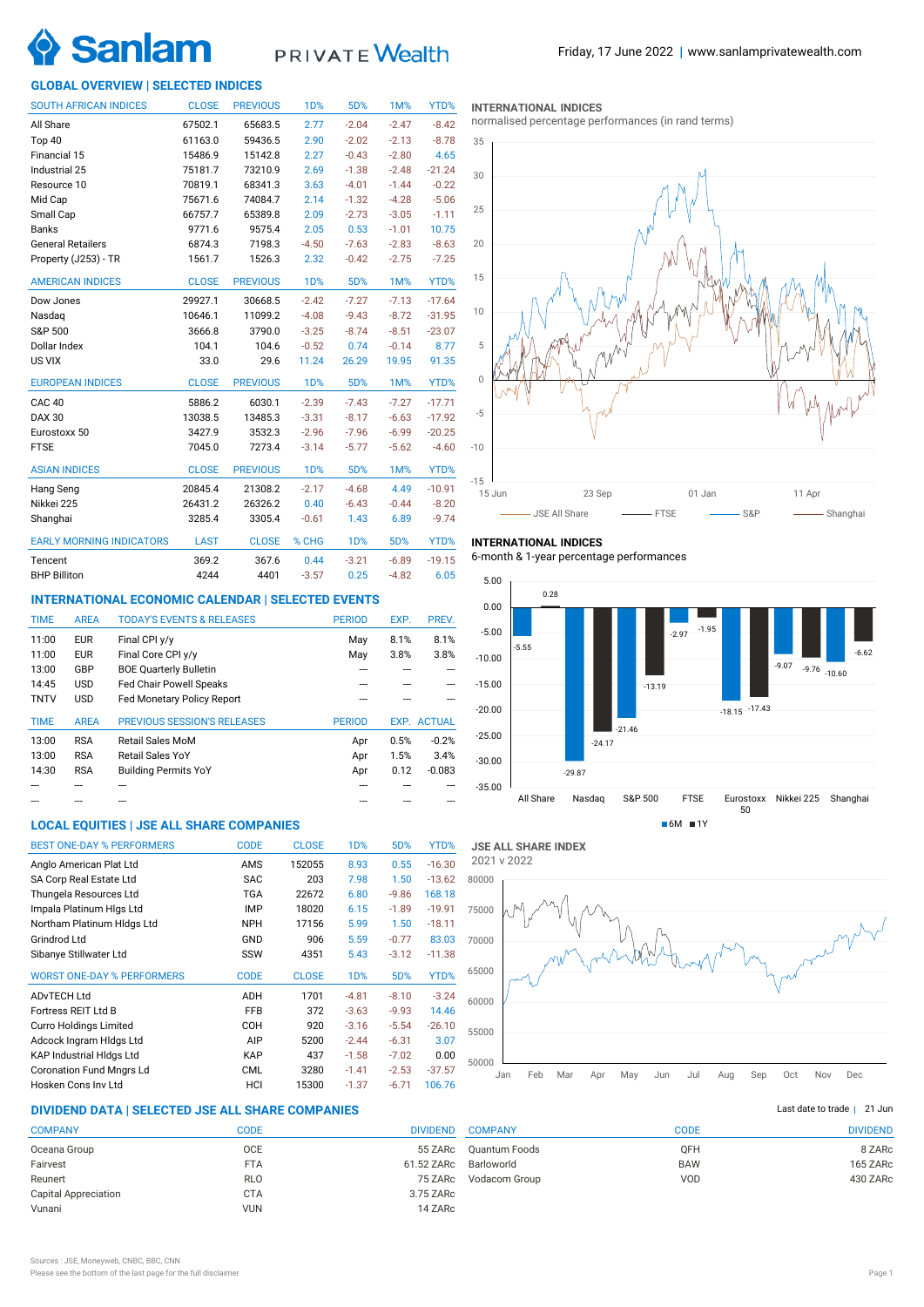| <b>COMPANY</b>                      | <b>CLOSE</b> | <b>PREVIOUS</b> | 1 <sub>D</sub> % | 5D%     | 1M%      | YTD%     |
|-------------------------------------|--------------|-----------------|------------------|---------|----------|----------|
| Absa Group                          | 16543        | 16243           | 1.85             | 1.00    | $-1.99$  | 8.44     |
| Anglo                               | 69487        | 66766           | 4.08             | $-7.28$ | 3.88     | 6.62     |
| Angloplat                           | 152055       | 139593          | 8.93             | 0.55    | $-6.31$  | $-16.30$ |
| Anglo Gold Ashanti                  | 25565        | 25389           | 0.69             | $-0.35$ | $-9.46$  | $-22.22$ |
| Anheuser-Busch Inbev                | 85058        | 82399           | 3.23             | 1.90    | $-6.34$  | $-11.64$ |
| <b>Bhp Group Plc</b>                | 49412        | 48277           | 2.35             | $-2.78$ | $-3.63$  | 4.16     |
| <b>Bid Corp</b>                     | 32360        | 31600           | 2.41             | 0.72    | $-2.39$  | $-0.87$  |
| <b>British American Tobacco Plo</b> | 69768        | 67788           | 2.92             | 3.59    | 1.77     | 19.08    |
| Compagnie Financiere                | 16298        | 16004           | 1.84             | $-3.68$ | $-5.57$  | $-32.47$ |
| Capitec                             | 210000       | 205090          | 2.39             | 1.22    | $-1.87$  | 2.95     |
| Discovery                           | 13662        | 13010           | 5.01             | 0.57    | $-2.08$  | $-4.84$  |
| Firstrand                           | 6657         | 6486            | 2.64             | $-0.52$ | $-2.16$  | 9.49     |
| Goldfields                          | 15187        | 15023           | 1.09             | 6.25    | $-18.01$ | $-12.79$ |
| Glencore Plc                        | 9545         | 9351            | 2.07             | $-6.91$ | 0.86     | 17.62    |
| Implats                             | 18020        | 16976           | 6.15             | $-1.89$ | $-9.87$  | $-19.91$ |
| Kumba Iron Ore                      | 54306        | 53805           | 0.93             | $-5.93$ | 13.01    | 18.03    |
| Mondi Plc                           | 28520        | 27739           | 2.82             | $-2.27$ | $-6.70$  | $-27.82$ |
| Mtn Group                           | 14282        | 14005           | 1.98             | $-2.35$ | $-17.15$ | $-16.34$ |
| Naspers -N                          | 181357       | 174000          | 4.23             | $-1.22$ | 15.30    | $-26.64$ |
| Prosus Nv                           | 83240        | 80030           | 4.01             | $-1.49$ | 12.92    | $-36.45$ |
| Stanbank                            | 16217        | 15929           | 1.81             | 2.48    | $-1.04$  | 15.83    |
| Shoprite                            | 21744        | 20920           | 3.94             | 3.38    | $-3.08$  | 4.10     |
| Sanlam                              | 5612         | 5455            | 2.88             | $-5.06$ | $-10.62$ | $-5.46$  |
| Sasol                               | 40799        | 40332           | 1.16             | $-2.83$ | 2.69     | 57.53    |
| Sibanye Stillwater                  | 4351         | 4127            | 5.43             | $-3.12$ | $-8.82$  | $-11.38$ |
| Vodacom Group                       | 13590        | 13389           | 1.50             | $-0.10$ | $-5.56$  | 0.95     |

### **LOCAL INDICES**

1-year & 3-year percentage performances



 $1Y = 3Y$ 

## **EXPECTED COMPANY REPORTING SCHEDULE**

| <b>COMPANY</b>      | <b>CODE</b> | <b>RELEASE</b> | <b>DATE</b> |
|---------------------|-------------|----------------|-------------|
| Omnia Holdings      | <b>OMN</b>  | Final          | 20 Jun      |
| <b>Naspers</b>      | <b>NPN</b>  | Final          | 21 Jun      |
| <b>PPC</b>          | <b>PPC</b>  | Final          | 21 Jun      |
| <b>RMB Holdings</b> | <b>RMH</b>  | Final          | 22 Jun      |
| <b>Brait</b>        | <b>BAT</b>  | Final          | 24 Jun      |

## **BANK AND OTHER SELECTED PREFERENCE SHARES**

| <b>COMPANY</b>          | <b>CODE</b> | <b>CLOSE</b> | <b>CLEAN YIELD</b> | <b>APPROX, NXT, LDT</b> |
|-------------------------|-------------|--------------|--------------------|-------------------------|
| <b>Invested Limited</b> | <b>INPR</b> | 9500         | 6.90               | 08 Jun '23              |
| Standard Bank           | <b>SBPP</b> | 8650         | 7.11               | 07 Sep '22              |
| <b>Firstrand Bank</b>   | <b>FSRP</b> | 9399         | 6.76               | 24 Aug '22              |
| Absa                    | ABSP        | 84500        | 6.88               | 14 Sep '22              |
| Capitec                 | CPIP        | 10500        | 6.33               | 14 Sep '22              |
| Steinhoff               | <b>SHFF</b> | 7800         | 8.87               | 19 Oct '22              |
| Grindrod                | GNDP        | 9000         | 8.76               | 20 Sep '22              |
| Netcare                 | <b>NTCP</b> | 8100         | 8.33               | 02 Nov '22              |
| Discovery               | <b>DSBP</b> | 9515         | 8.76               | 20 Sep '22              |
| Invicta                 | <b>IVTP</b> | 8700         | 10.66              | 22 Jun '22              |

#### SELECTED HEADLINES

On the stock market on Wednesday, the Top-40 index grew 2.9% to 61,163 points while the broader All-Share rose 2.77% to 67,502 points. Retail stocks were among the gainers, with fashion and food retailer Woolworths up 4.06% and biggest grocery chain Shoprite up 3.94% after retail sales grew 3.4% year-on-year in April after rising by a revised 1.7% in March. The market had expected a 1.6% increase. The local market was closed yesterday for Youth Day. All local prices shown represent Wednesday's closing prices.



### **SENS ANNOUNCEMENTS**

SELECTED HEADLINES

#### **NASPERS LIMITED – Trading statement**

In a year marked with continued global turmoil and uncertainty, which has made for a turbulent operating environment, financial year 2022 was a year of progress for Naspers. We remained focused on executing our long-term strategy and delivering strong operational growth across our core segments. On 16 August 2021, the Group completed a voluntary share exchange transaction which resulted in Prosus free float (shareholders external to the Group) being entitled to 58.9% effective economic interest in the Prosus net asset value (NAV) with Naspers being entitled to the remaining 41.1%. As at 31 March 2022 the Prosus free float's effective economic interest in the Prosus NAV is 57.7% with Naspers holding the remaining 42.3% with the difference from the time of the exchange offer reflecting the completion by Prosus of a US\$5 billion share repurchase program. Earnings per share is expected to increase between 236% and 243% and is due to a gain of US\$12.3bn realised on the sale of a 2% interest in Tencent in April 2021. This gain is excluded from headline and core headline earnings per share. Headline earnings is expected to decrease in the current year, mainly due to the decrease in contribution to headline earnings from associates including lower fair value gains in the current year, continued investment in growth adjacencies in our ecommerce businesses and increased net finance cost. Shareholders are reminded that the board considers core headline earnings an appropriate indicator of the operating performance of the Group, as it adjusts for non-operational items. Core headline earnings per share for the year is expected to decrease by between 122 and 65 cents per share (between 15% and 8%) This is primarily due to continued investment in growth adjacencies in our ecommerce businesses, a decreased contribution from Tencent due to the 2% divestment earlier this year, and increased net finance cost.

## Move | 4.23% Open | 175500c Close | 181357c High | 181892c Low | 172247c

#### **GROWTHPOINT PROPERTIES LIMITED – Investor Update**

The key metrics for our retail and industrial portfolios are showing signs of improvement, though our office portfolio remains under pressure. The first nine months of FY22 have been characterised by a highly challenging operating environment for our tenants and ourselves, with persistent countrywide electricity disruptions, unrest and floods in KwaZulu-Natal. The macroeconomic environment continues to weigh heavily on our domestic portfolio. Total vacancies increased slightly from 10.5% at HY22 to 10.9% at the end of March 2022 but have improved from 11.6% at FY21. Historical contractual lease escalations at rates above inflation, combined with a stuttering economy and weak demand, both impacted significantly by the COVID-19 pandemic, have created the perfect storm, resulting in continued pressure on rent reversions. Office reversions have declined further since FY21, while industrial and retail have improved. All three sectors have improved since HY22. Arrears have improved consistently from R308.3m at FY21. While still high, it reduced to R295.8m at HY22 and to R250.1m as at 31 March 2022. These include a few large arrears such as Ster-Kinekor, which are fully provided for. Deferrals not yet recovered are also included in these numbers and have reduced from R18.2m at FY21 to R15m at HY22 and to R11.3m at 31 March 2022. Collections remain at over 100% with rental discounts granted of R13m versus R11.6m at HY22 and R197.6m at FY21.

Move | 3.46% Open | 1302c Close | 1347c High | 1350c Low | 1272c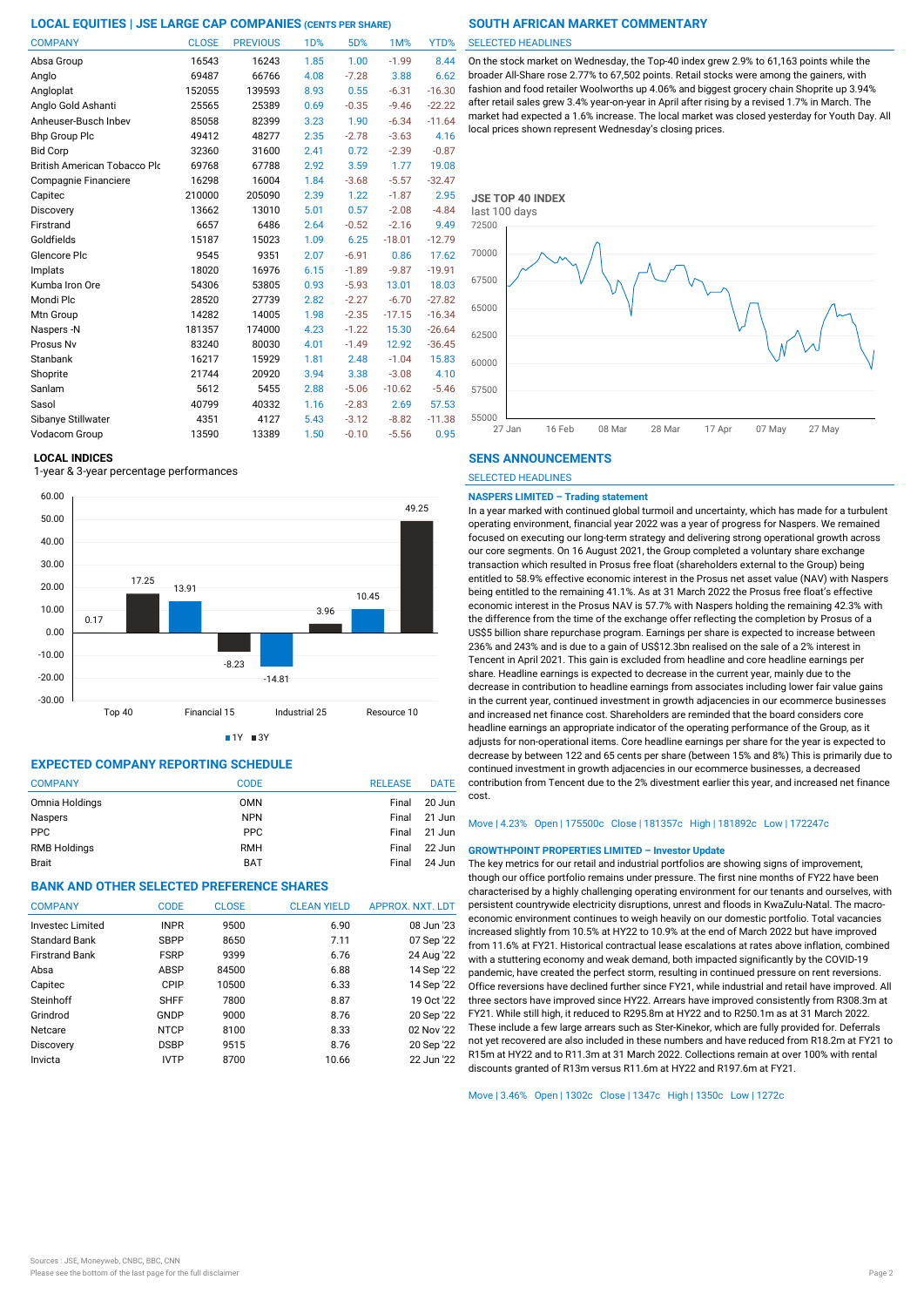## **LOCAL EQUITIES | JSE MID CAP COMPANIES (CENTS PER SHARE) LOCAL EQUITIES | JSE SMALL CAP COMPANIES (CENTS PER SHARE)**

| <b>COMPANY</b>            | <b>CODE</b> | <b>CLOSE</b> | <b>PREVIOUS</b> | 1 <sub>D</sub> % | 1M%      | YTD%     | <b>COMPANY</b>               | <b>CODE</b>      | <b>CLOSE</b> | <b>PREVIOUS</b> | 1D%     | 1M%      | YTD%     |
|---------------------------|-------------|--------------|-----------------|------------------|----------|----------|------------------------------|------------------|--------------|-----------------|---------|----------|----------|
| Aspen                     | <b>APN</b>  | 14329        | 13897           | 3.11             | $-8.39$  | $-36.16$ | Advtech                      | ADH              | 1701         | 1787            | $-4.81$ | $-2.02$  | $-3.24$  |
| African Rainbow           | ARI         | 22796        | 21850           | 4.33             | $-6.27$  | $-1.41$  | Altron                       | AEL              | 797          | 806             | $-1.12$ | $-11.84$ | $-12.90$ |
| Avi                       | AVI         | 6644         | 6421            | 3.47             | 2.72     | $-10.09$ | Aeci                         | AFE              | 10068        | 9712            | 3.67    | 0.22     | $-10.11$ |
| Barworld                  | <b>BAW</b>  | 9231         | 8955            | 3.08             | $-16.95$ | $-38.61$ | <b>Alexander Forbes</b>      | AFH              | 439          | 430             | 2.09    | 0.92     | $-2.23$  |
| <b>Bidvest Group</b>      | <b>BVT</b>  | 21742        | 21099           | 3.05             | 2.79     | 14.76    | Afrimat                      | AFT              | 5800         | 5570            | 4.13    | $-0.21$  | 0.99     |
| Capco                     | CCO         | 2949         | 2870            | 2.75             | $-9.51$  | $-18.60$ | Arrowhead Prop.              | AHB              | 334          | 319             | 4.70    | 4.38     | $-21.41$ |
| Clicks Group              | CLS         | 29176        | 28060           | 3.98             | $-0.82$  | $-7.53$  | African Rainbow Cap.         | AIL              | 635          | 635             | 0.00    | $-3.79$  | $-6.62$  |
| Coronation                | <b>CML</b>  | 3280         | 3327            | $-1.41$          | $-16.52$ | $-37.57$ | Adcock Ingram                | AIP              | 5200         | 5330            | $-2.44$ | 0.00     | 3.07     |
| Dis-Chem                  | <b>DCP</b>  | 3310         | 3177            | 4.19             | $-4.39$  | $-6.55$  | Astral                       | ARL              | 19000        | 18530           | 2.54    | 17.93    | 10.05    |
| Distell Group             | DGH         | 17162        | 17300           | $-0.80$          | $-0.63$  | 1.67     | Attacq                       | ATT              | 582          | 586             | $-0.68$ | $-9.91$  | $-27.16$ |
| Drdgold                   | <b>DRD</b>  | 1010         | 1007            | 0.30             | $-3.35$  | $-23.48$ | <b>Brait</b>                 | <b>BAT</b>       | 445          | 439             | 1.37    | 16.49    | $-1.55$  |
| Exxaro Resources          | <b>EXX</b>  | 20502        | 19953           | 2.75             | $-1.44$  | 34.11    | <b>Blue Label Telecoms</b>   | <b>BLU</b>       | 578          | 558             | 3.58    | 22.20    | 13.56    |
| Fortress Reit A           | FFA         | 1232         | 1206            | 2.16             | 3.88     | $-1.44$  | <b>Bytes Technology</b>      | <b>BYI</b>       | 8057         | 7777            | 3.60    | $-7.28$  | $-33.99$ |
| Fortress Reit B           | FFB         | 372          | 386             | $-3.63$          | $-3.88$  | 14.46    | <b>City Lodge Hotels</b>     | <b>CLH</b>       | 420          | 402             | 4.48    | $-8.50$  | $-22.37$ |
| Growthpoint               | GRT         | 1347         | 1302            | 3.46             | $-3.30$  | $-12.36$ | Curro                        | COH              | 920          | 950             | $-3.16$ | $-6.12$  | $-26.10$ |
| Harmony Gold              | <b>HAR</b>  | 5147         | 4972            | 3.52             | $-10.17$ | $-22.72$ | Cashbuild                    | CSB              | 26302        | 26210           | 0.35    | $-6.72$  | 0.78     |
| Investec                  | INL         | 9103         | 9030            | 0.81             | $-2.32$  | 3.97     | Datatec                      | <b>DTC</b>       | 3606         | 3563            | 1.21    | $-9.44$  | $-6.34$  |
| Investec                  | <b>INP</b>  | 8953         | 8963            | $-0.11$          | $-2.50$  | 3.28     | Emira                        | EMI              | 925          | 927             | $-0.22$ | $-3.55$  | $-2.63$  |
| Italtile                  | <b>ITE</b>  | 1435         | 1399            | 2.57             | $-7.06$  | $-14.58$ | Epp N.V                      | EPP              | 46           | 46              | 0.00    | $-96.24$ | $-96.05$ |
| Libhold                   | LBH         | 10422        | 10422           | 0.00             | 0.00     | 10.24    | <b>Equites Property Fund</b> | EQU              | 1895         | 1811            | 4.64    | $-4.92$  | $-17.57$ |
| Life Healthcare           | LHC         | 1807         | 1741            | 3.79             | $-5.24$  | $-24.80$ | Famous Brands                | <b>FBR</b>       | 6360         | 6125            | 3.84    | 1.76     | $-18.63$ |
| Multichoice Group         | <b>MCG</b>  | 12024        | 11824           | 1.69             | $-8.21$  | $-1.47$  | Grindrod                     | GND              | 906          | 858             | 5.59    | 37.48    | 83.03    |
| Mediclinic Int.           | MEI         | 8584         | 8575            | 0.10             | 20.06    | 26.12    | Hci                          | HCI              | 15300        | 15513           | $-1.37$ | $-13.87$ | 106.76   |
| <b>Montauk Renewables</b> | <b>MKR</b>  | 21382        | 20786           | 2.87             | 14.77    | 24.31    | Hudaco                       | <b>HDC</b>       | 14800        | 14804           | $-0.03$ | 5.76     | 12.25    |
| Mr Price Group            | <b>MRP</b>  | 19189        | 18882           | 1.63             | $-7.81$  | $-3.81$  | Hammerson Plc                | <b>HMN</b>       | 442          | 442             | 0.00    | $-19.64$ | $-38.53$ |
| Momentum                  | <b>MTM</b>  | 1499         | 1500            | $-0.07$          | $-2.35$  | $-20.90$ | Hyprop                       | <b>HYP</b>       | 3598         | 3415            | 5.36    | 0.08     | $-3.41$  |
| Ninety One Plc            | N91         | 3944         | 3860            | 2.18             | $-19.26$ | $-31.38$ | Investec Australia Prop.     | <b>IAP</b>       | 2071         | 2058            | 0.63    | $-3.22$  | 7.75     |
| Nedbank                   | <b>NED</b>  | 21740        | 21322           | 1.96             | 2.19     | 24.21    | Investec Prop Fund           | IPF              | 1082         | 1047            | 3.34    | $-9.83$  | $-12.74$ |
| Northam Platinum          | <b>NHM</b>  | 17156        | 16187           | 5.99             | $-4.96$  | $-18.11$ | Imperial                     | <b>IPL</b>       | 6595         | 6595            | 0.00    | 0.00     | 3.06     |
| Nepi Rockcastle Plc       | <b>NRP</b>  | 9297         | 9137            | 1.75             | $-4.20$  | $-12.29$ | Jse                          | <b>JSE</b>       | 10231        | 10000           | 2.31    | $-4.18$  | $-8.65$  |
| Netcare                   | <b>NTC</b>  | 1494         | 1462            | 2.19             | $-1.32$  | $-5.92$  | Kap Industrial               | KAP              | 437          | 444             | $-1.58$ | $-5.62$  | 0.00     |
| Ninety One                | NY1         | 3847         | 3778            | 1.83             | $-18.69$ | $-31.92$ | Karooooo                     | <b>KRO</b>       | 39499        | 39940           | $-1.10$ | $-3.18$  | $-26.17$ |
| Old Mutual                | <b>OMU</b>  | 1166         | 1145            | 1.83             | $-6.04$  | $-10.99$ | Psg Konsult                  | <b>KST</b>       | 1158         | 1115            | 3.86    | $-11.47$ | $-13.84$ |
| Pik N Pay                 | <b>PIK</b>  | 5576         | 5480            | 1.75             | $-3.46$  | 6.27     | Liberty Two Degrees          | L <sub>2</sub> D | 392          | 393             | $-0.25$ | $-8.84$  | $-17.47$ |
| Pepkor                    | PPH         | 2030         | 1993            | 1.86             | $-0.68$  | $-7.26$  | Long4Life                    | L <sub>4</sub> L | 621          | 621             | 0.00    | 0.16     | 6.34     |
| Psg                       | <b>PSG</b>  | 8883         | 8814            | 0.78             | $-4.59$  | $-0.46$  | Libstar                      | LBR              | 535          | 520             | 2.88    | $-1.83$  | $-19.55$ |
| Quilter Plc               | QLT         | 2148         | 2117            | 1.46             | $-14.08$ | $-32.20$ | Lighthouse Capital           | LTE              | 730          | 728             | 0.27    | $-11.19$ | $-18.89$ |
| Rbplapts                  | <b>RBP</b>  | 14768        | 14410           | 2.48             | $-4.10$  | $-5.53$  | Massmart                     | <b>MSM</b>       | 3488         | 3445            | 1.25    | $-16.48$ | $-42.52$ |
| Redefine                  | <b>RDF</b>  | 382          | 377             | 1.33             | $-11.16$ | $-13.18$ | Mas Real Estate Inc          | <b>MSP</b>       | 1970         | 1941            | 1.49    | $-1.40$  | $-6.32$  |
| Remgro                    | REM         | 13442        | 13195           | 1.87             | $-4.34$  | 2.49     | Metair                       | MTA              | 2361         | 2258            | 4.56    | $-14.46$ | $-14.15$ |
| Resilient Reit            | <b>RES</b>  | 5456         | 5284            | 3.26             | $-5.57$  | $-8.69$  | Motus                        | <b>MTH</b>       | 11414        | 11279           | 1.20    | 2.92     | 3.68     |
| Rand Merchant Inv         | RMI         | 2739         | 2616            | 4.70             | $-2.00$  | $-39.36$ | M&R Hold                     | <b>MUR</b>       | 1082         | 1090            | $-0.73$ | 4.04     | $-24.18$ |
| Reinet Investments Sca    | <b>RNI</b>  | 27840        | 27390           | 1.64             | $-13.98$ | $-2.67$  | Oceana                       | <b>OCE</b>       | 5959         | 5750            | 3.63    | 11.38    | 7.29     |
| Sappi                     | SAP         | 5178         | 5130            | 0.94             | $-12.40$ | 13.40    | Omnia                        | <b>OMN</b>       | 7600         | 7397            | 2.74    | $-10.94$ | 18.73    |
| Santam                    | <b>SNT</b>  | 27250        | 27070           | 0.66             | $-5.07$  | 1.30     | Pan African Resource         | <b>PAN</b>       | 379          | 375             | 1.07    | $-2.57$  | $-1.30$  |
| Spar                      | SPP         | 13860        | 13575           | 2.10             | $-14.11$ | $-17.07$ | Raubex                       | <b>RBX</b>       | 3676         | 3635            | 1.13    | $-9.23$  | $-7.64$  |
| Sirius Real Estate        | <b>SRE</b>  | 1996         | 1977            | 0.96             | $-11.72$ | $-34.19$ | Rhodes Food Pty              | RFG              | 1109         | 1105            | 0.36    | $-12.33$ | $-9.69$  |
| Tigebrands                | <b>TBS</b>  | 13956        | 13594           | 2.66             | $-0.21$  | $-22.90$ | Reunert                      | RLO              | 4562         | 4465            | 2.17    | 9.66     | $-13.92$ |
| The Foschini Group        | <b>TFG</b>  | 12803        | 12532           | 2.16             | $-10.61$ | 3.33     | Sa Corp Real Estate          | SAC              | 203          | 188             | 7.98    | $-6.02$  | $-13.62$ |
| Thungela Resources        | <b>TGA</b>  | 22672        | 21228           | 6.80             | $-15.51$ | 168.18   | Steinhoff International N.V. | <b>SNH</b>       | 262          | 253             | 3.56    | 0.00     | $-47.81$ |
| Telkom                    | <b>TKG</b>  | 3620         | 3640            | $-0.55$          | $-24.44$ | $-33.06$ | Super                        | SPG              | 3084         | 2965            | 4.01    | 10.34    | $-9.32$  |
| Truworths                 | <b>TRU</b>  | 5297         | 5183            | 2.20             | $-2.75$  | 1.38     | Stor-Age Property Reit       | SSS              | 1392         | 1385            | 0.51    | $-2.32$  | $-4.33$  |
| Textainer                 | <b>TXT</b>  | 47966        | 47906           | 0.13             | $-5.02$  | $-16.58$ | Stenprop                     | <b>STP</b>       | 3460         | 3500            | $-1.14$ | $-6.49$  | $-19.53$ |
| Woolies                   | WHL         | 5463         | 5250            | 4.06             | $-4.04$  | 5.34     | Sun Int                      | <b>SUI</b>       | 2775         | 2704            | 2.63    | 6.73     | $-2.46$  |
|                           |             |              |                 |                  |          |          | <b>Transaction Capital</b>   | TCP              | 3930         | 3936            | $-0.15$ | $-11.98$ | $-12.72$ |
|                           |             |              |                 |                  |          |          | <b>Tsogo Sun Hotels</b>      | <b>TGO</b>       | 331          | 323             | 2.48    | 1.85     | $-5.97$  |
|                           |             |              |                 |                  |          |          | <b>Tsogo Sun Gaming</b>      | TSG              | 1143         | 1139            | 0.35    | 1.78     | $-1.89$  |
|                           |             |              |                 |                  |          |          | Vukile                       | <b>VKE</b>       | 1396         | 1396            | 0.00    | 6.81     | 12.85    |

## **SOUTH AFRICAN 10-YEAR BOND**

2021 v 2022



## **10-YEAR BOND YIELD | SELECTED ITEMS (BASIS POINT CHANGE)**

| <b>REGION</b>        | <b>YIELD</b> | 1D% | 1M%  | YTD% |
|----------------------|--------------|-----|------|------|
| <b>United States</b> | 3.24         | 4   | 25   | 173  |
| United Kingdom       | 2.51         | --- | 63   | 174  |
| Germany              | 1.71         | --- | 67   | 191  |
| Japan                | 0.21         | -3  | $-1$ | 17   |
| South African 10Y    | 10.26        | --- | 24   | 132  |

Zeder Investments 2ED 188 186 1.08 -4.08 -41.98

Wbhovco WBO 8456 8511 -0.65 10.10 -25.35 Vukile VKE 1396 1396 0.00 6.81

## **GLOBAL INTEREST RATES | SELECTED ITEMS**

| <b>REGION</b>        | <b>CURRENT RATE</b> |  |  |  |  |
|----------------------|---------------------|--|--|--|--|
| <b>United States</b> | 1.50%-1.75%         |  |  |  |  |
| United Kingdom       | 1.25%               |  |  |  |  |
| European             | 0,00%               |  |  |  |  |
| SA Repo Rate         | 4.75%               |  |  |  |  |
| <b>SA Prime Rate</b> | 8.25%               |  |  |  |  |

12.85<br>-25.35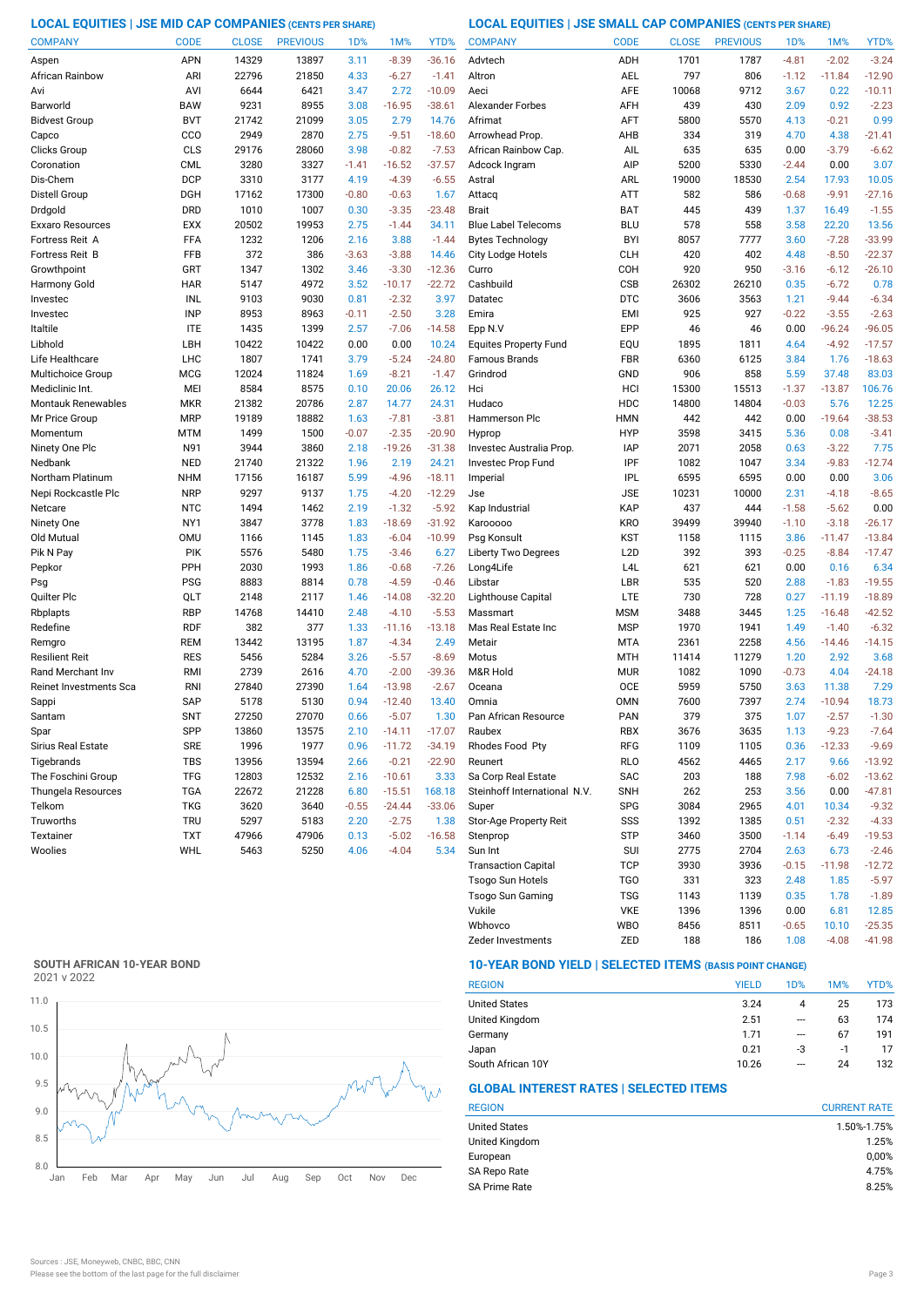## **EUROPEAN INDICES**

normalised percentage performances



**AMERICAN INDICES**

normalised percentage performances



#### **ASIAN INDICES**

normalised percentage performances



Sources : JSE, Moneyweb, CNBC, BBC, CNN

## **GLOBAL MARKETS EUROPEAN MARKET COMMENTARY**

#### SELECTED HEADLINES

European stocks fell sharply on Thursday as hawkish policy actions from central banks fuelled worries of a possible recession. The pan-European Stoxx 600 closed down by around 2.5%, with tech shares plunging 4.7% to lead the losses. A higher interest rate environment is seen as negative for growth-oriented sectors like tech. The Bank of England on Thursday implemented a fifth consecutive hike to interest rates as it looks to rein in soaring inflation. The Monetary Policy Committee voted 6-3 to increase the Bank Rate by 25 basis points to 1.25%, with the three dissenting members voting for a 50-basis point hike to 1.5%.



### **AMERICAN MARKET COMMENTARY**

#### SELECTED HEADLINES

The Dow Jones Industrial Average on Thursday tumbled below the key 30,000 level for the first time since January 2021 as investors worried the Federal Reserve's aggressive approach toward curbing inflation would bring the economy into a recession. Data out Thursday further indicated a dramatic slowdown in economic activity. Housing starts dropped 14% in May, much deeper than the 2.6% decline expected by economists polled by Dow Jones. Home Depot, Intel, Walgreens, JPMorgan, 3M, and American Express hit new 52-week lows amid growing recession fears while tech shares dropped after a bounce on Wednesday.



#### **ASIAN MARKET COMMENTARY**

## SELECTED HEADLINES

Shares in Asia-Pacific struggled for direction earlier today, following sharp declines on Wall Street. The Nikkei 225 in Japan fell 2.17% as shares of conglomerate SoftBank Group plunged more than 4%. In Hong Kong, the Hang Seng index recovered from earlier losses to rise 0.76%, with shares of life insurer AIA climbing more than 2%. The Bank of Japan this morning said it would maintain its ultra-easy monetary policy.